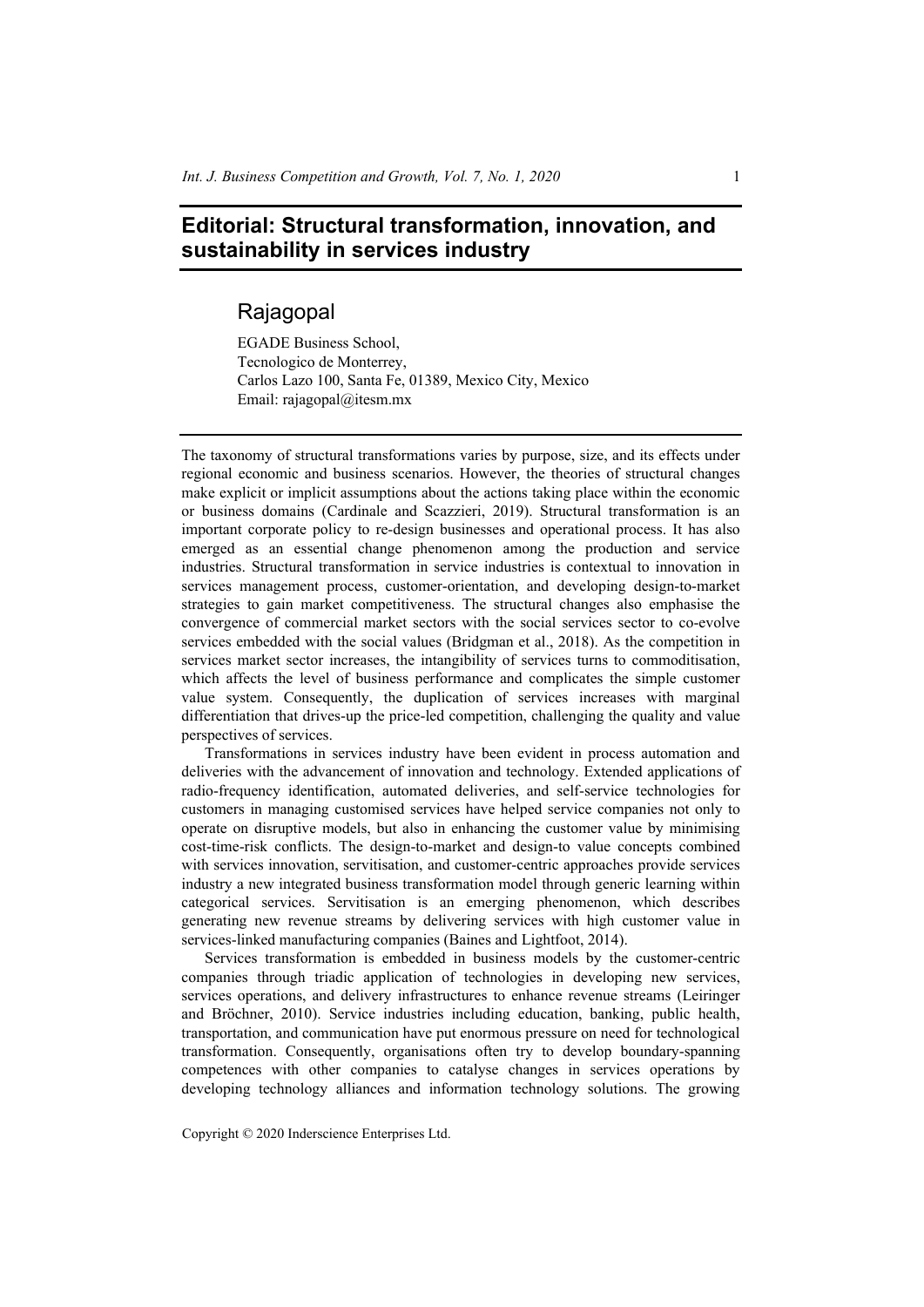trend of structural transformation in services industry has led most companies to develop increased agility and stay proactive for changes in services operations.

Service organisations are becoming more effective in niche business while staying resilient and reactive to external market competition. These companies are able to create greater trust among consumers and develop sustainable revenue streams (Trim and Lee, 2008).

Conscious and continuous innovation has been central to the structural transformation process. As competition intensifies in customer-centric services firms, the operating environment becomes more challenging and to companies invests in innovations as the key driver of market competitiveness, growth, business performance. New products and services often require organisational resources as the performance of services is affected by utilitarian innovations in services. The process of services innovation is affected by the exogenous (market trends and vogue) and endogenous factors (intra-organisational culture and process control) towards achieving competitive advantage, business performance, and corporate growth (Thakur and Hale, 2013). Over time, the innovative companies have been recognised as effective learning systems that integrate human factors with business dynamics by putting the customer-first. Innovations are seeded and grown in the companies, which learn to sustain market competition by understanding customer and the socio-cultural values. The service companies like Amazon (e-commerce), Visa Inc. (financial services), and AT&T (telecommunication) foster collective innovation by encouraging customer engagement in services business (Lee et al., 2019). However, services innovation has different characteristics than the product innovation and is more challenging because of its intangibility and fuzziness of value perceptions.

Structural transformation in the service companies is relatively complex as compared to the manufacturing industries. The typical attributes of services including intangibility, heterogeneity, and variability make the transformational process complex and difficult in securing legal protection of intellectual property, digital rights, and disruptions (Nieves and Quintana, 2018). The services ecosystem governs structural transformation of services in an organisation. The ecosystem of services is built on the foundations of society, customers, marketing-mix, corporate philosophy, public policies, and innovation and technology. Most customer-centric service firms are engaged in developing serviceoriented capabilities within the ecosystem. Successful innovations in the service firms require significant involvement of customers and their network players to co-create incremental and radical innovations within the ecosystem. Consequently, service companies are often vulnerable to coordinate inter-market activities and develop alliances with potential firms across territorial boundaries. These companies tend to explore highly cooperative and competitive ecosystems to co-evolve and grow as market leaders (Adner, 2017).

This issue of the journal includes research papers geographically spread across India, Pakistan, Malaysia, and Denmark that address corporate social responsibility and consumer behaviour. The papers included in this issue of the journal discuss contemporary research on structural transformation in service industries, innovations in services, and convergence of new trends in customer-centric services segments. I hope the collection of research papers appearing in this issue will enrich the existing literature on the topic and stimulate future research.